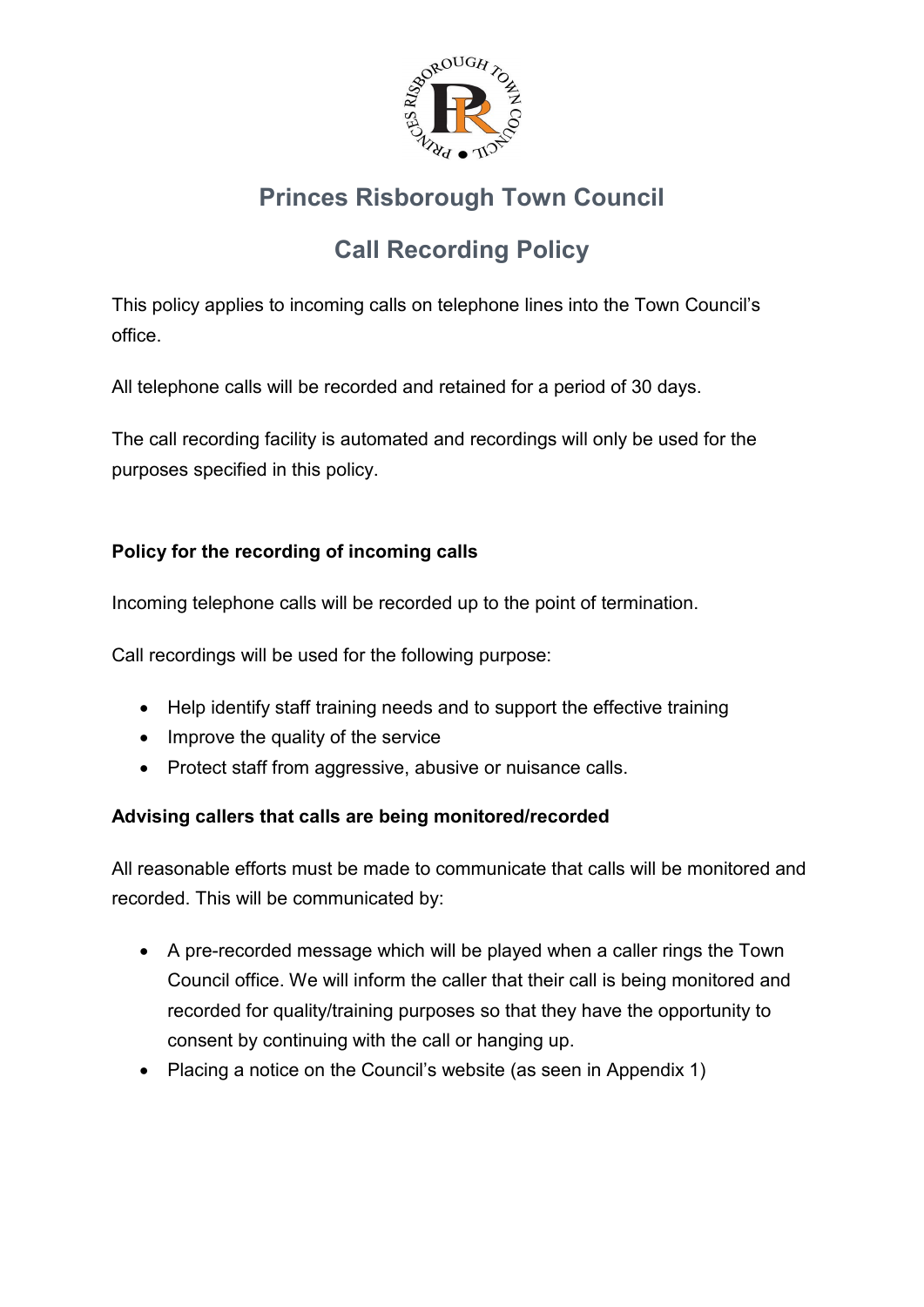

## **Storage of call recordings**

Calls will be recorded and stored within the Council's call recording system with restricted access and can only be accessed via an authorised person.

# **Retention of call recordings**

Recordings will be stored securely and retained for 30 days after which they will be deleted. Any recordings which may need to be used for the purposes of criminal proceedings or longer-term investigations that have been extracted from the system, will be kept in a secure place until any such proceedings/investigations have come to an end. At this point, they will be deleted.

### **Collecting Information**

Personal data collected in the course of recording activities will be processed fairly and lawfully. In accordance with the Data Protection Act 2018 it will be:

- adequate, relevant and not excessive;
- used for the purpose(s) stated in this policy only and not used for any other purposes;
- The Clerk, Deputy Clerk or by any Councillor who can demonstrate a need to know.
- treated confidentially;
- stored securely; and
- not kept for longer than necessary and will be securely destroyed once the issue(s) in question have been resolved.

#### **Request to access or delete call(s)**

Anyone who wants access to their call(s) or to have these deleted from the system should make this request following the Subject Access Request process. You can submit your request by email to [towncouncil@princesrisboroughtowncouncil.gov.uk](mailto:towncouncil@princesrisboroughtowncouncil.gov.uk)